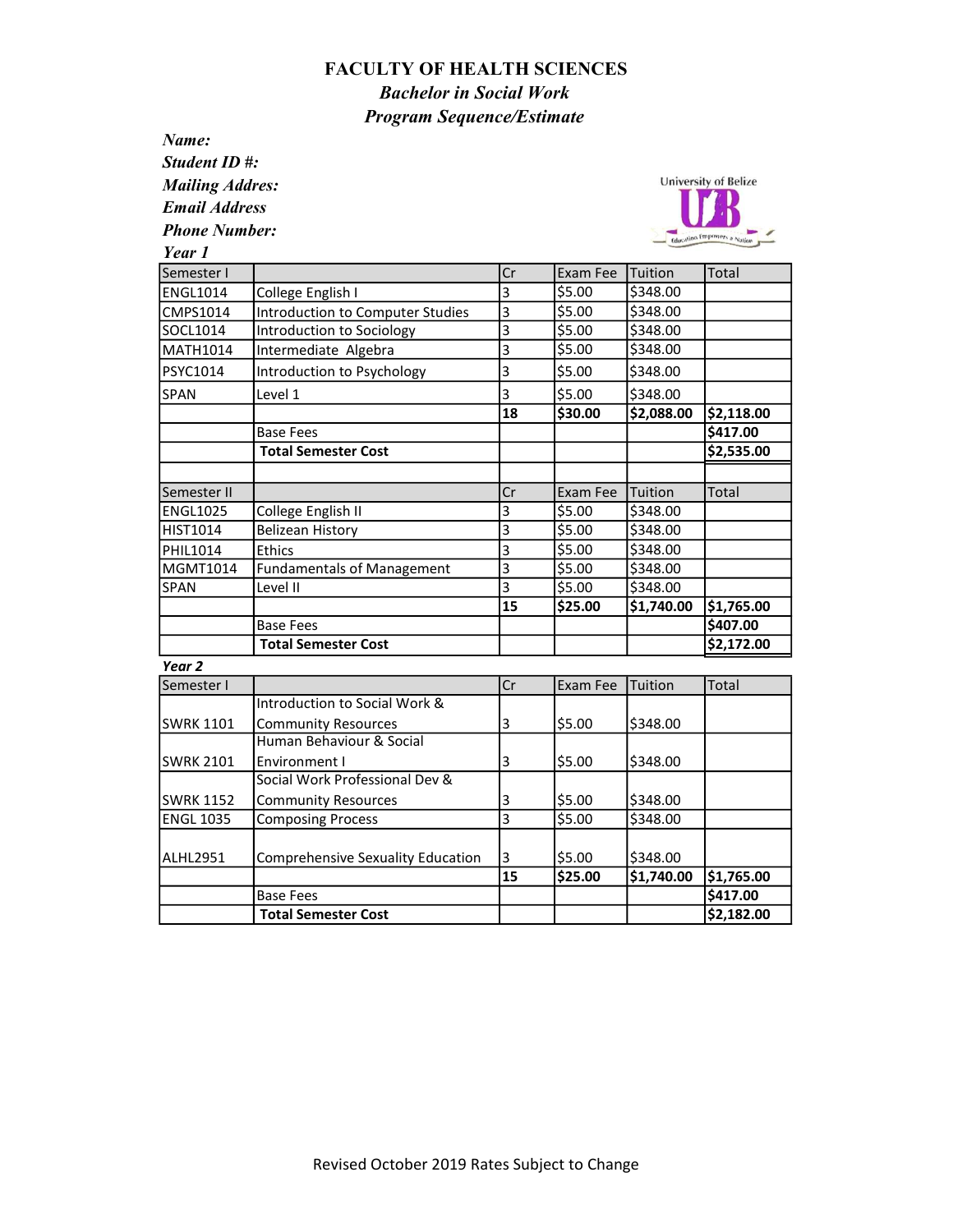| Semester II                          |                                                                   | Cr                      | Exam Fee           | Tuition    | Total                  |
|--------------------------------------|-------------------------------------------------------------------|-------------------------|--------------------|------------|------------------------|
|                                      | Human Behaviour & Social                                          |                         |                    |            |                        |
| <b>SWRK 3101</b>                     | Environment II                                                    | 3                       | \$5.00             | \$348.00   |                        |
|                                      |                                                                   |                         |                    |            |                        |
| <b>SWRK 2151</b>                     | Social Work Practice I (Individuals)                              | 3                       | \$5.00             | \$348.00   |                        |
| <b>SWRK 2202</b>                     | Social Work Practice II (Families)                                | $\overline{\mathbf{3}}$ | \$5.00             | \$348.00   |                        |
|                                      | Social Work Ethics and Practice                                   |                         |                    |            |                        |
| <b>SWRK 2252</b>                     | Application                                                       | 3                       | \$5.00             | \$348.00   |                        |
|                                      | <b>Substance Misuse &amp; Addiction</b>                           |                         |                    |            |                        |
| Elective                             | Treatment                                                         | 3                       | \$5.00             | \$348.00   |                        |
|                                      |                                                                   | 15                      | \$25.00            | \$1,740.00 | \$1,765.00             |
|                                      | <b>Base Fees</b>                                                  |                         |                    |            | \$407.00               |
|                                      | <b>Total Semester Cost</b>                                        |                         |                    |            | \$2,172.00             |
| Year 3                               |                                                                   |                         |                    |            |                        |
| Semester I                           |                                                                   | Cr                      | Exam Fee           | Tuition    | Total                  |
| <b>SWRK 2304</b>                     |                                                                   | 3                       | \$5.00             | \$348.00   |                        |
| <b>SWRK 3201</b>                     | <b>Disaster Preparedness</b><br>Social Work Practice III (Groups) | 3                       | \$5.00             | \$348.00   |                        |
|                                      | Social Work Field Internship I                                    | 6                       | \$5.00             | \$696.00   |                        |
| <b>SWRK 2992</b><br><b>RSCH 2014</b> | <b>Research Methods</b>                                           | 3                       | \$5.00             | \$348.00   |                        |
|                                      |                                                                   | 15                      | \$20.00            | \$1,740.00 |                        |
|                                      |                                                                   |                         |                    |            | \$1,760.00<br>\$417.00 |
|                                      | <b>Base Fees</b>                                                  |                         |                    |            |                        |
|                                      | <b>Total Semester Cost</b>                                        |                         |                    |            | \$2,177.00             |
|                                      |                                                                   |                         |                    |            |                        |
| Semester II                          |                                                                   | Cr                      | Exam Fee           | Tuition    | Total                  |
| <b>SWRK 3151</b>                     | Introduction to Social Policy                                     | 3                       | \$5.00             | \$348.00   |                        |
| <b>SWRK 3991</b>                     | Social Work Internship II                                         | $\overline{6}$          | $\overline{$}5.00$ | \$696.00   |                        |
|                                      | Social Work Practice IV                                           |                         |                    |            |                        |
| <b>SWRK 3251</b>                     | (Communities)                                                     | 3                       | \$5.00             | \$348.00   |                        |
| <b>MGMT 3015</b>                     | Organizational Behaviour                                          | $\overline{\mathbf{3}}$ | \$5.00             | \$348.00   |                        |
|                                      |                                                                   | 15                      | \$20.00            | \$1,740.00 | \$1,760.00             |
|                                      | <b>Base Fees</b>                                                  |                         |                    |            | \$407.00               |
|                                      | <b>Total Semester Cost</b>                                        |                         |                    |            | \$2,167.00             |
| Year 4                               |                                                                   |                         |                    |            |                        |
| Semester I                           |                                                                   | Cr                      | Exam Fee           | Tuition    | Total                  |
| <b>SWRK3301</b>                      | Human Rights & Social Work                                        | 3                       | \$5.00             | \$348.00   |                        |
| <b>SWRK3351</b>                      | <b>Multi-cultural Social Work</b>                                 | 3                       | \$5.00             | \$348.00   |                        |
| SWRK3401                             | <b>Basic Counselling I</b>                                        | 3                       | \$5.00             | \$348.00   |                        |
| <b>SWRK3401L</b>                     | Basic Counselling I (Lab)                                         | $\mathbf{1}$            | \$5.00             | \$116.00   |                        |
| <b>SWRK 4101</b>                     | <b>Family Violence</b>                                            | 3                       | \$5.00             | \$348.00   |                        |
| SPAN                                 | Level III                                                         | $\overline{3}$          | \$5.00             | \$348.00   |                        |
|                                      |                                                                   | 16                      | \$30.00            | \$1,856.00 | \$1,886.00             |
|                                      | <b>Base Fees</b>                                                  |                         |                    |            | \$417.00               |
|                                      | <b>Total Semester Cost</b>                                        |                         |                    |            | \$2,303.00             |